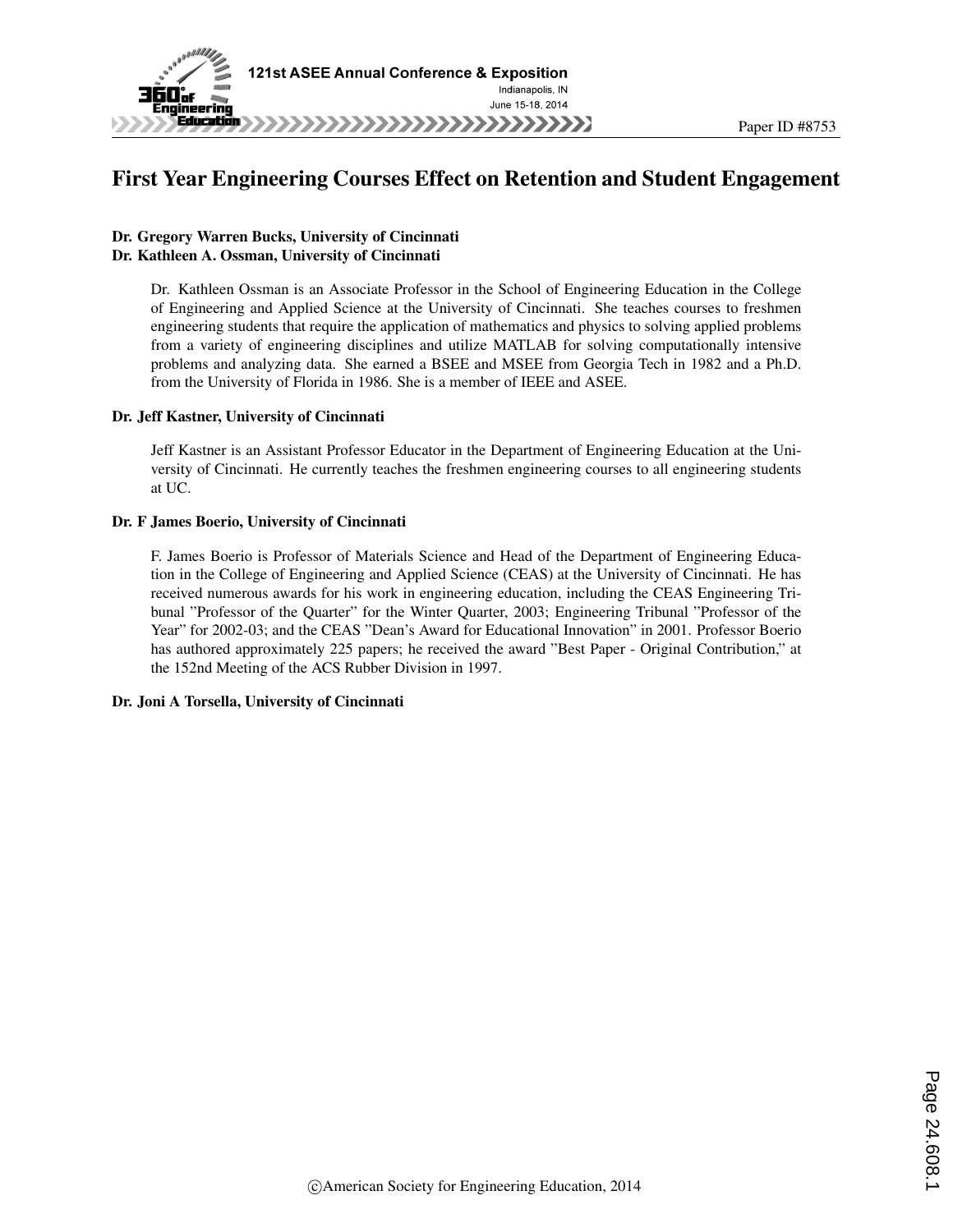# **First-Year Engineering Courses Effect on Retention and Student Engagement**

#### **Abstract**

Due to a drop in the percentage of students enrolling and persisting in engineering programs, there is currently a lack of qualified engineering graduates, which jeopardizes both the health of the U.S. economy and the security of the nation. This issue has led to the development and implementation of a variety of first-year engineering experiences designed to recruit more students to engineering and to retain them once they have chosen to pursue a degree in engineering. At the University of Cincinnati, three common courses were introduced during the 2012-2013 school year to provide first-year students with hands-on experiences in engineering and a link between engineering and the required mathematics and science courses.

This paper includes a description of the first-year courses and provides detailed information about the hands-on experiments and the computing assignments that link engineering applications to topics in math and science courses. Lessons learned during the first offerings of the courses and changes made to the courses in response to student and faculty feedback are also discussed. Retention data of the engineering students from freshmen to sophomore year is provided and shows a significant increase since the common courses were introduced.

### **Introduction**

Over the past several decades, there has been a drop in the percentage of students enrolling and persisting in engineering programs.<sup>1,2</sup> This has led to a lack of qualified individuals to fulfill industrial demands within the United States. <sup>3</sup> A lack of qualified engineering graduates jeopardizes both the health of the U.S. economy and the security of the nation. Because of this, significant effort has been expended to recruit more students to pursue a degree in engineering.

One of the key reasons that students leave engineering after they have begun a degree program is the lack of engineering-related experiences in the first year. <sup>4</sup> Many students choose to pursue engineering because they enjoy the design and creation of new products and systems. However, once they arrive on campus and begin their coursework, they are faced with a significant number of required mathematics and science courses dealing predominately with abstract material and little engineering context. As a result, students end up believing that engineering courses will be similar to the mathematics and science courses and ultimately leave for other fields where applications can be seen much earlier in their academic career. 5

Ironically, it is performance in these introductory courses, specifically calculus, which is one of the primary determinants of success in engineering. 6 Internal data collected by the Department of Engineering Education at the University of Cincinnati shows that students who receive a grade of C or lower in their first calculus class have virtually no chance of completing an engineering degree, whereas students who receive a C+ or better successfully complete a degree in engineering at a rate of approximately 75%.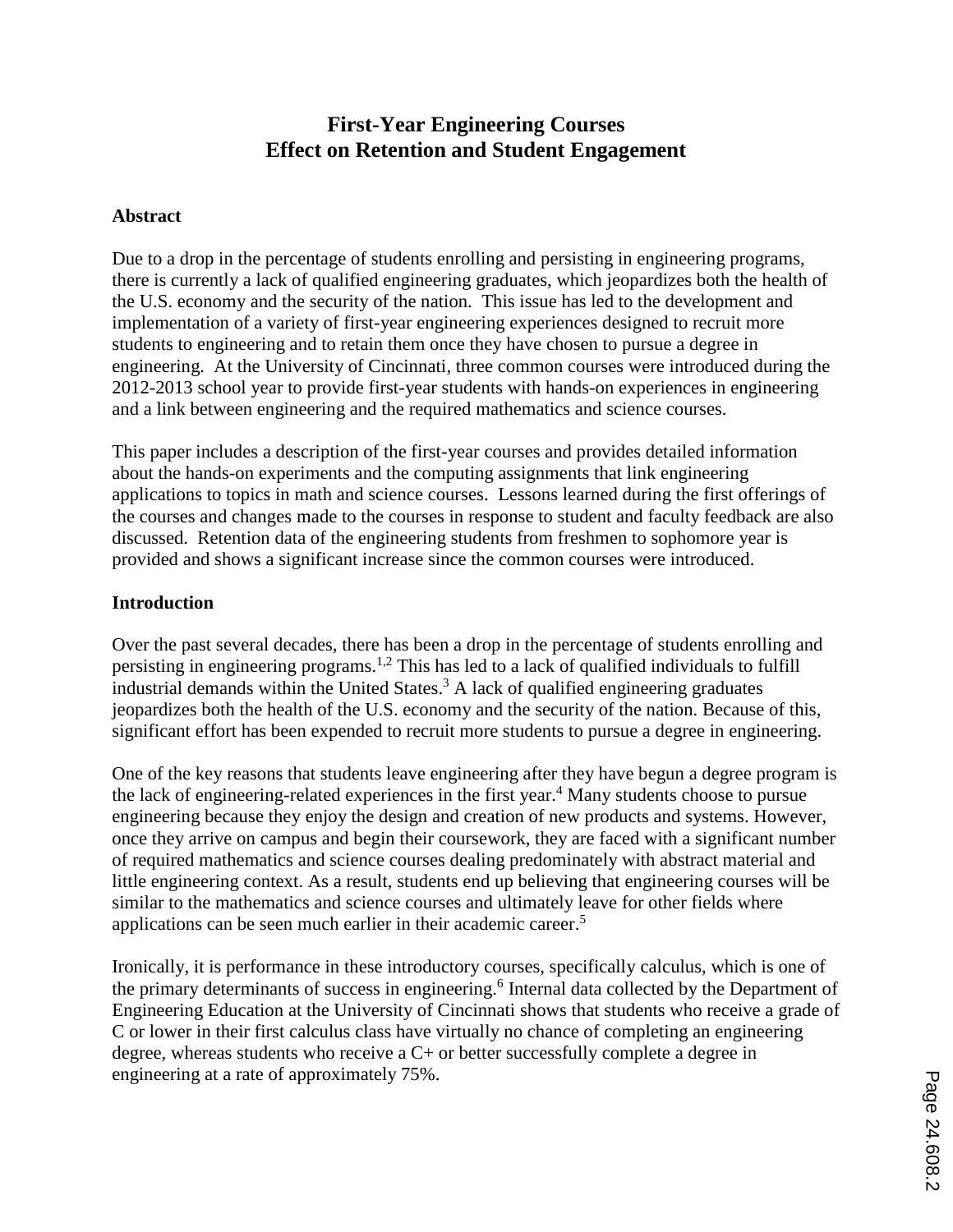This has led to the development and implementation of first-year engineering experiences, either through engineering specific courses or through integrated curricula, to provide context and support for the mathematics and science courses taken during the first year and to provide students with engineering-related experience.<sup>7</sup> Use of these strategies has been shown to improve retention of students in engineering fields.<sup>8</sup> At the University of Cincinnati work is progressing to implement a variety of educational reforms to enhance the first-year engineering experience for students.

University of Cincinnati switched from quarters to semesters in fall of 2013. The switch to semesters provided an opportunity to make changes to the first year curriculum which previously included no common engineering courses taken by all of the engineering students. During the 2012-2013 academic year, three first-year engineering courses designed to provide students with a hands-on experience with engineering and with a link between engineering and the required mathematics and science courses were introduced. The three courses consist of an introduction to engineering course called Engineering Foundations and a two-course sequence called Engineering Models I and II, which introduces students to MATLAB® as a computing tool for solving engineering problems. All three courses are required for all engineering and engineering technology majors, are 2 credit hours, and meet once a week for lecture (55 minutes) and once a week for recitation (2 hours).

### **Engineering Foundations**

The Engineering Foundations course aims to introduce students to the types of activities engineers perform and provides information on the engineering degree programs. Students are introduced to several engineering disciplines through four hands-on experiments. The students work in groups of three to complete the experiments, which consist of bridge-building and analysis under static and dynamic loads; analyzing basic circuitry, including RC circuits and resistors in series and parallel; investigating the basic laws of thermodynamics through the use of Peltier devices as heat pumps and heat engines; and using solar cells to convert light into electrical energy and using fuel cells to generate electrical energy from the reaction of hydrogen and oxygen. Each of the experiments lasts for two weeks.

In Engineering Foundations, students are also introduced to a number of professional skills, such as technical writing, communication, engineering ethics, and the engineering design process. Technical writing is covered by requiring the students to prepare laboratory reports for each of the four hands-on experiments. Communication is emphasized through a group presentation that requires the students to research one of the fourteen Grand Challenges<sup>9</sup> identified by the National Academy of Engineers and to present their findings to the class. Ethics is covered during a lecture that uses practical examples and role playing to emphasize the challenges in making ethical decisions in an engineering context.

# **Engineering Models I and II**

The other two courses, Engineering Models I and II, form a two-semester sequence. This sequence of courses serves two purposes: to introduce students to the computer as a tool for solving engineering problems and to provide context and applications for the mathematics and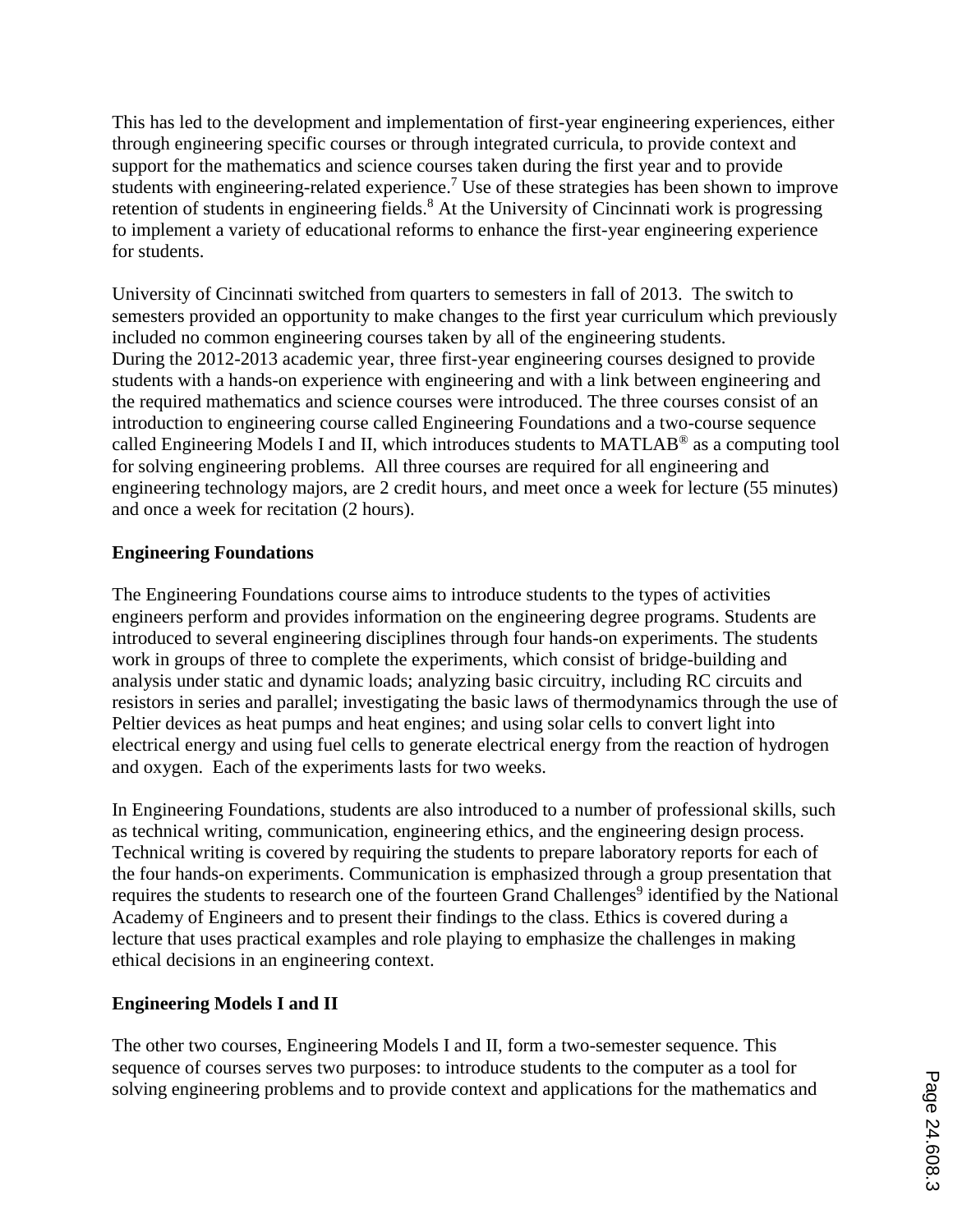science material covered in other introductory STEM courses. In the Engineering Models I course, students are introduced to the computation package MATLAB® and shown how it can be used as a tool when solving engineering problems. The course begins with plotting various functions including exponentials, sinusoids, and damped sinusoidal functions. The emphasis is on how these functions can be used to model certain physical processes such as a charging or discharging a capacitor, chemical reaction rates, and damped harmonic motion. Interpolation and curve fitting are introduced and used to extract parameters of a physical process. The next several weeks are spent developing the logical thinking and computing knowledge required to make full use of MATLAB®. Even though the emphasis is on programming skills, the recitation assignments and labs are closely tied to math, science, and engineering applications. For example, students use loops to program iterative algorithms based on the Newtown-Raphson algorithm or Taylor Series to determine square roots and cube roots of numbers and the sine or cosine of angles, respectively. One of the array application labs involves searching through a genome sequence to identify start and end codons for genes. The course culminates with an endof-semester group project requiring the students to use MATLAB® to develop a solution to an open-ended design problem.

In the Engineering Models II course, the attention turns from developing computing proficiency to using MATLAB® in engineering applications and providing context to the other STEM courses required of the first-year engineering students. Here, students are introduced to statistics and data analysis, numeric differentiation and integration, applications of differentiation and integration, communications, basic mechanics, and system modeling. The course again ends with a project requiring the students to work in groups to design a graphical user interface (GUI) that serves as a teaching tool for some topic that they learned in calculus, chemistry, physics, or a discipline specific engineering course.

### **First Year Results**

There was a significant improvement in retention of first-year students in the 2012-2013 academic year when the three common courses were implemented and required for all incoming freshmen. Retention data for the last twelve years is summarized in Table 1.

| Year                     | 2002 | 2003 | 2004 | 2005 | 2006 | 2007 | 2008 | 2009 | 2010 | 2011 | 2012 |
|--------------------------|------|------|------|------|------|------|------|------|------|------|------|
|                          | 2003 | 2004 | 2005 | 2006 | 2007 | 2008 | 2009 | 2010 | 2011 | 2012 | 2013 |
| <b>Retention</b><br>Rate | 76%  | 73%  | 68%  | 70%  | 75%  | 75%  | 73%  | 70%  | 76%  | 73%  | 85%  |

Table 1: Retention Rates from Freshman to Sophmore Year

There are several factors that could account for the significant increase in retention: the introduction of the three common first-year engineering courses, an increase by one point in the minimum ACT score required for admission to the College of Engineering and Applied Sciences (CEAS), and the changes in the calculus sequence with semester conversion. For the calculus sequence, depending on the math placement score, students may take a standard Calculus I course (4 credit hours) or a Pre-Calculus/Calculus I course (5 credit hours) that begins with a review of algebra and trigonometry.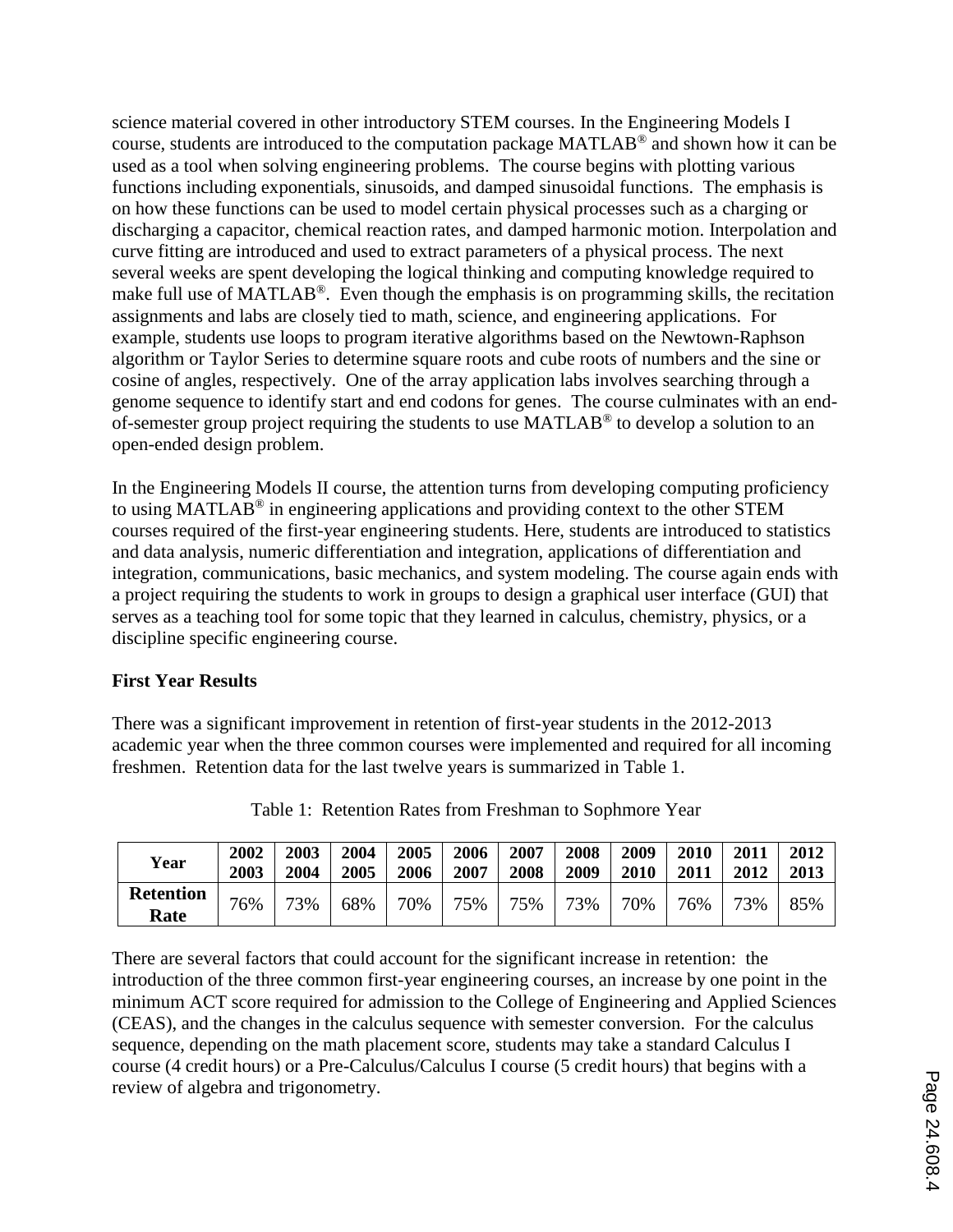The survey results from the first offering of the courses indicated the following:

- Students preferred the open-ended portions of the Models and Foundations classes and appreciated the connections to mathematics and science concepts.
- The team projects at the end of Models I and Models II were cited most often as the favorite topic in these courses. Students enjoyed the freedom to be creative and design their own "product".
- Some of the students commented that they did not see how computer programming would help them in their chosen engineering discipline. Civil engineering students and construction management students, in particular, have trouble seeing the benefit of Models I and Models II since the focus was strictly on software.
- The students enjoyed the experiments in Engineering Foundations and it didn't seem to matter whether the experiment was in any way related to their chosen engineering discipline.
- **There was a disconnection between Engineering Foundations and the Models I and II** courses. Engineering Foundations was perceived as a "hands on" experimental course; whereas, Models I and II were programming classes. The courses were not connected in any way even though Foundations and Models I both run in the fall semester.
- **There were significant differences in how Models I and II were taught by the various** instructors. Some instructors provided demonstrations in MATLAB® during lecture while others simply read from the power-point slides. Students indicated that actually working with MATLAB® during lecture would have helped prepare them better for recitation and homework assignments.

# **Changes Implemented in Second Year**

We learned in the first year that students really enjoyed the "hands on" experiments in Foundations regardless of their chosen engineering discipline. However, some students, notably the civil engineering students and construction management students, did not see the value of the software courses. In response to this feedback, new experiments using a data acquisition device (DAQ) were developed for all three courses to enable students to visualize how a software program can be used both to control hardware and monitor a physical system by acquiring sensor data. This year, we have been experimenting with two different hardware platforms: the Digilent Analog Discovery Kit and the National Instruments MyDAQ.

In Engineering Foundations, the MyDAQ was used to collect voltage measurements across a capacitor in an RC series circuit as the capacitor charged and discharged. The measurements were read directly into MATLAB<sup>®</sup> where the measurement data was easily graphed. The MyDAQ was also used as part of an experiment exploring solar cells in order to determine the maximum power output based on the load resistance. The only change to these experiments between the first and second year was using the MyDAQ to collect data rather than having students manually collect the data.

In Models I and II, none of the experiments in the first year involved hardware so new experiments were developed. One of the experiments in Models I involved using the Digilent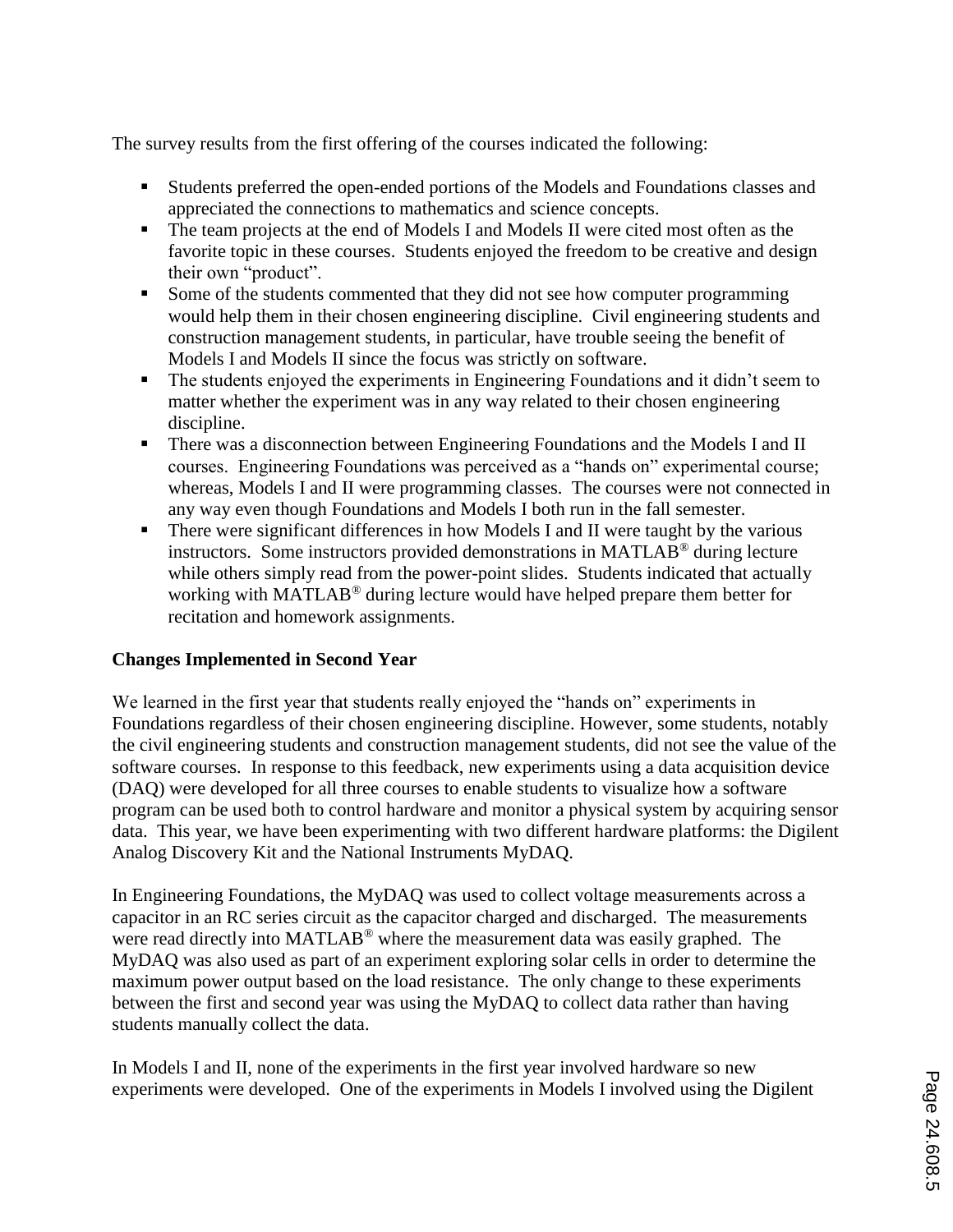Analog Discovery Kit to interface MATLAB® with a circuit as shown in Figure 1. Students wrote a MATLAB<sup>®</sup> script to create an automatic night light that would become brighter as the room got darker. They used the Digilent to take voltage measurements across the 10 kΩ resistor in series with the photocell to determine the level of ambient light and to adjust the light level of the LED by applying a voltage calculated in the MATLAB® script.



Figure 1: Schematic of a DAQ Experiment in Models I

In the end-of-course survey for Models I this year, students were asked what topics they enjoyed most. The night light experiment was cited most often. A sample of some of the comments:

- I enjoyed the night light code the most. It was a code that was using all that we had learned and was a fun hands on experience that shows how MatLab applies to real world uses.
- I enjoyed the Night Light lab because you could physically see what your programming had done.
- I enjoyed making the night light that adjusts to the surrounding light. It was cool to see how an engineer might approach the coding of that night light.
- I really enjoyed programming for the automatic nightlight. It was interesting to see the ins and outs of how programming works in concert with actual hardware. This made the class seem very useful and less theoretical like other core classes would seem (like chem or calc).

In Models II, students will be implementing and testing real-time differentiation and real-time integration algorithms by taking measurements from a series RC circuit using the Digilent DAQ and reading those measurements into MATLAB®.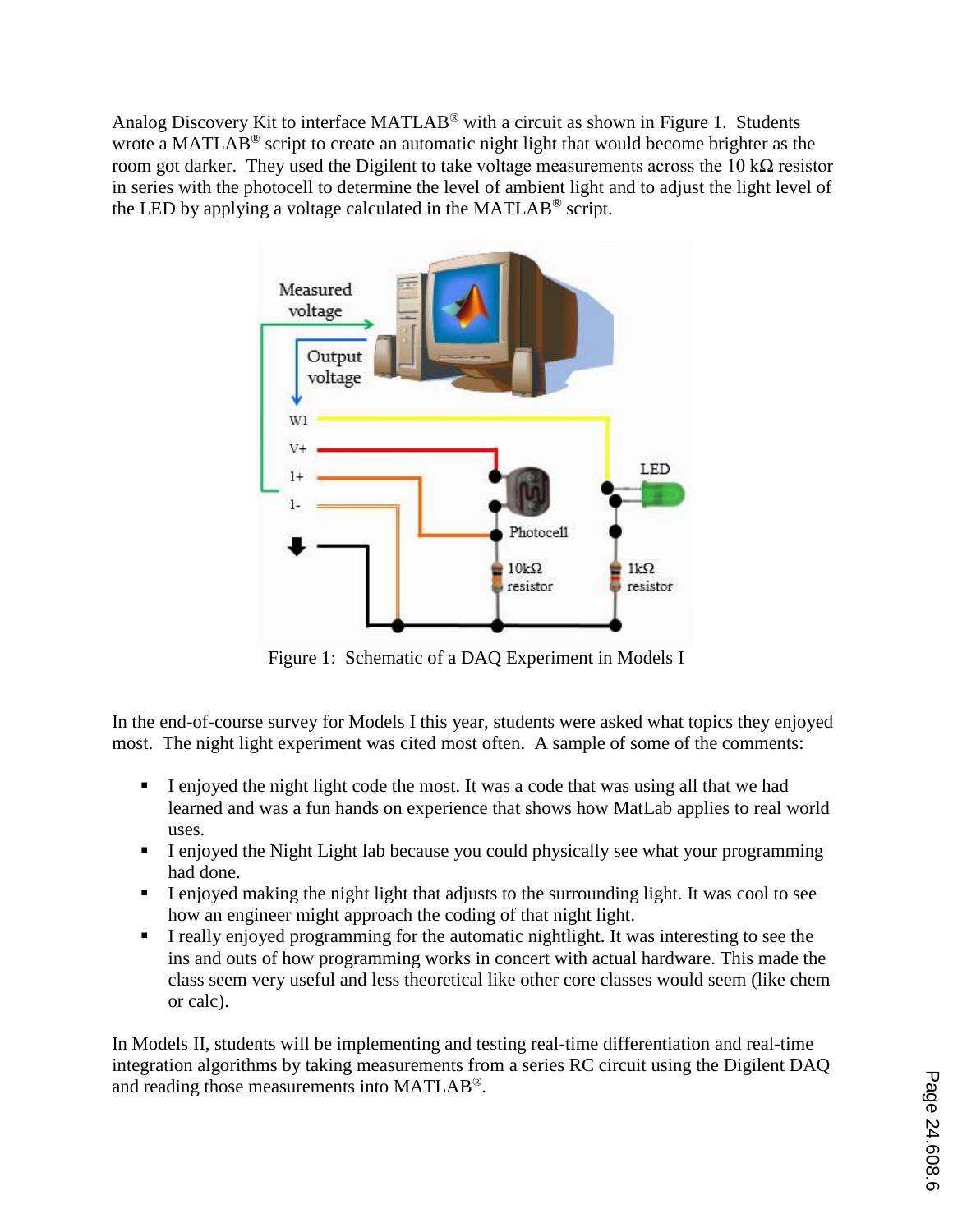In Engineering Foundations, an additional experiment was introduced at the conclusion of the four original hands-on experiments. This summative experiment required students to combine elements from several of the prior experiments in an open-ended design experience. Example projects included the design of a solar powered cooler and a fuel cell powered vehicle. In an end-of-semester survey, the students responded very positively to the addition of this experiment. They liked the open-ended nature of the experiment, as well as the ability to select a topic that was of interest to them.

The team project for Models I was tied to the oral presentation in Engineering Foundations. In Foundations, teams of students did research on one of the fourteen Grand Challenges identified by the National Academy of Engineers then presented their findings in recitation. In Models I, teams of students were directed to a website<sup>10</sup> developed by the UN to find data related to their Grand Challenge. Students imported the data into MATLAB<sup>®</sup> and then wrote scripts to analyze and present the data.

Student responses to the team project on the end of course survey were for the most part positive, even from students that indicated that the project was somewhat difficult. Students enjoyed the connection to Foundations, appreciated the opportunity to apply what they learned through the course, and the freedom to create their own script and choose what to present. The negative responses to the project were either because the team didn't work well together, the project seemed ill-defined, losing a work-day in recitation due to a weather cancellation, or wishing the project was designing a game as it was in fall 2012.

Selected student comments on the team project:

- The team project made us think more outside of the box while trying to create our script as we did not have a specific outline to follow. It was also very interesting finding and comparing the different values and percentages between each country we used. It was not too easy but also not too hard to complete and I think it was a good way to end the semester.
- The team project was a good way of applying the lessons that we learned through matlab to our final presentation, as well as a good way of cooperating with a team. Through the project, our group was able to use our individual strengths in the course to create a great presentation that was intriguing to us.
- The team project was a lot more difficult than I had originally anticipated. However, I like that it challenged me. Although it was a little difficult, it was at the right level of difficulty because the point was to build a code from scratch. However, it was pretty difficult trying to incorporate four people into working on one code. I think having three to a group would be more efficient *(Author's Note: Most teams had 3 members*).
- The team project is a cool concept because it ties in with what we were doing in engineering foundations, but i thought that a lot of it was really vague and hard to understand what we were actually supposed to be doing in the beginning. After we got the script going a lot of it was problem solving and just fixing the general programming issues then adding more to it and making it more complex. It is a good end of the year exercise for putting everything together.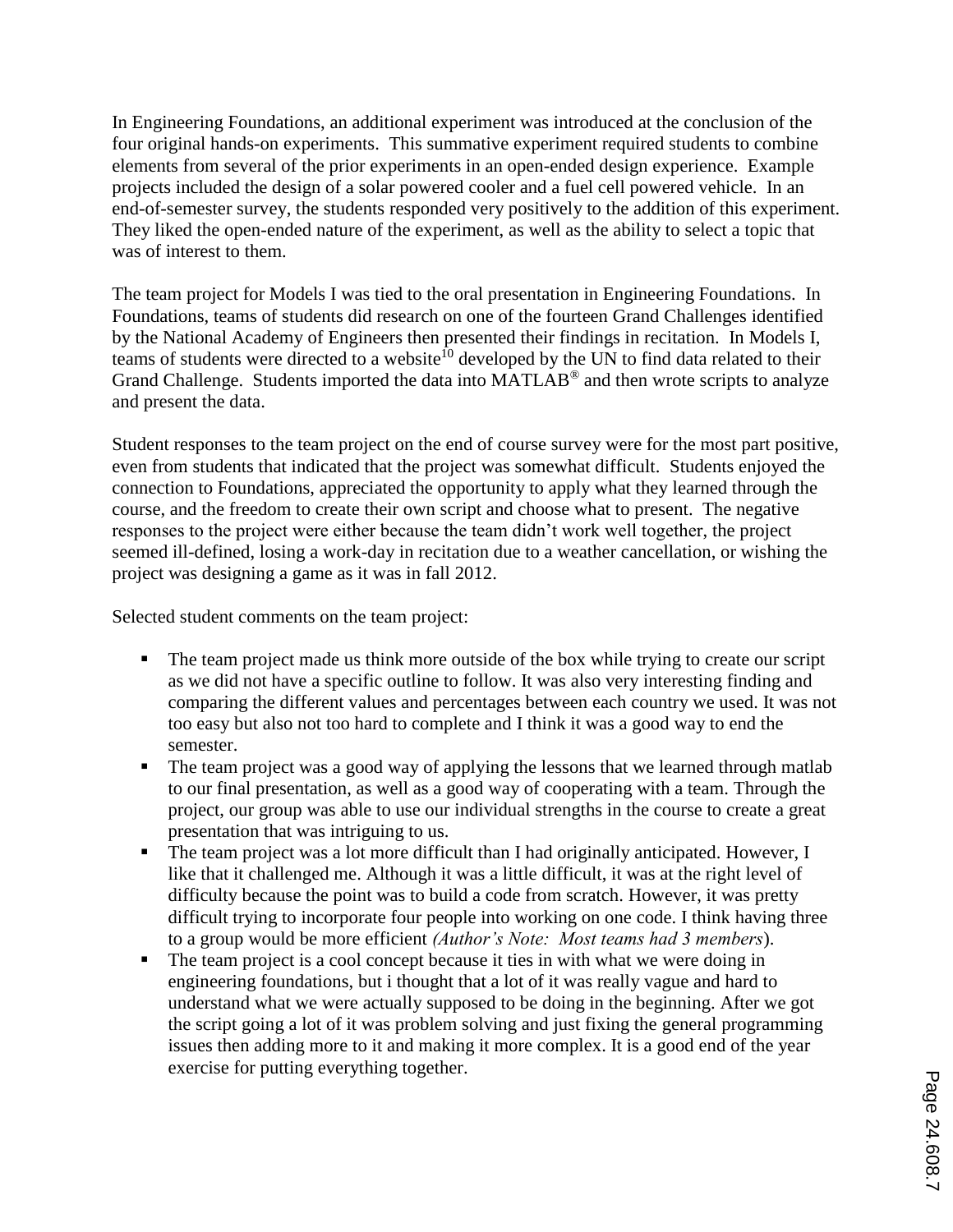- I liked how it was connected with foundations, but this allowed more of an analytical approach to the topic rather then focusing just on the social and engineering concepts.
- The overall demands needed to complete the project were simple, however, they did display the concepts learned at exactly the right level. I liked how it integrated into a similar topic setup to that of the Engineering Foundations course, but provided a different take on what to do with each topic. The freedom in displaying/depicting the topic is also great, and the requirements are very clear. Overall, I definitely like the team project.
- Coding with a group is difficult because coordinating the different parts requires a lot of supervision and unity in thought. When I am coding a program I do try to outline in beforehand but it changes almost 100% of the time as I am working on it. It's not that I don't trust my group members to do their part, it's just that I find it more practical, especially for an assignment this simple, to do it yourself. It will take some extra time but I can move at a more fluid pace.
- I did not enjoy the group project at all. My team mates slacked off and would not put the time in during recitation to get it done. It was very difficult to get stuff done because I seemed to be the only one who cared. Also there was not very much information on our topic which increased its difficulty. I did not enjoy the group aspect of the project.

In order to address the differences in how various sections of Models I and II were taught and provide an active learning environment for students during lecture, an inverted classroom was implemented this past fall. The effectiveness of the inverted classroom is actually a topic for another paper, but Table 2 shows a significant drop in the D-F-W rate in Models I between fall 2012 and fall 2013 in spite of a large increase in enrollment and a one point drop in the minimum ACT score required for admission to CEAS for the 2013-2014 school year.

| Models I: Fall 2012<br>(Traditional Lecture) |                                    |      |       |       |              | Models I: Fall 2013<br>(Inverted Classroom) |      |      |       |              |  |
|----------------------------------------------|------------------------------------|------|-------|-------|--------------|---------------------------------------------|------|------|-------|--------------|--|
|                                              | <b>Students</b><br><b>Enrolled</b> | D    | F     | W     | <b>Total</b> | <b>Students</b><br><b>Enrolled</b>          | D    | F    | W     | <b>Total</b> |  |
| <b>CEAS</b>                                  | 816                                | 3.3% | 4.3%  | 4.5%  | 12.1%        | 1029                                        | 2.7% | 3.5% | 2.9%  | 9.1%         |  |
| Non-<br><b>CEAS</b>                          | 174                                | 8.6% | 10.9% | 14.9% | 34.5%        | 123                                         | 3.3% | 7.3% | 17.1% | 27.6%        |  |

Table 2: D-F-W Rates in Engineering Models I

# **Future Work**

Now that we have gained some experience with the data acquisition devices, more experiments will be developed for Models I and II. Similar efforts will be made in the Engineering Foundations class by incorporating the DAQ device into several of the other experiments and streamlining its use in the current experiments. In addition, based on the feedback received from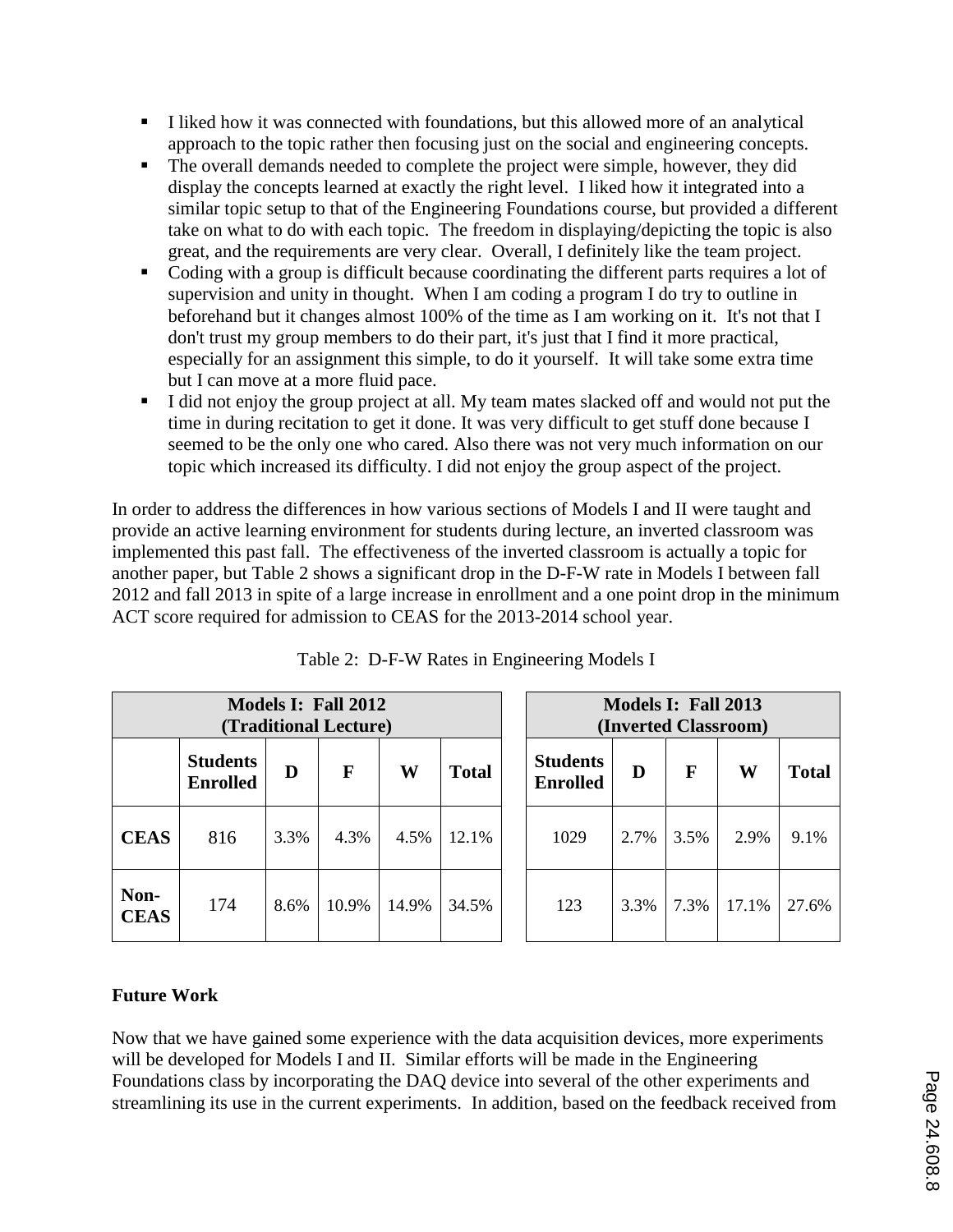the students on the new open-ended final experiment, effort will be made to increase the openendedness of the other four experiments. More options will also be developed for the final hands-on experiment in order to allow students more choices and the opportunity to select an option more closely tied to their major.

The retention data will continue to be monitored between freshman and sophomore years and will also be evaluated as these students progress through their programs to the senior year.

Co-op is required for all of our students and Professional Practice has an extensive survey that employers fill out at the end of each student's co-op term. The freshmen from 2012-2013 are completing their first co-op terms this year. Ideally, the three first-year courses are better preparing our students for co-op by exposing them to open-ended problems, hands-on activities, and communication skills. Data from the co-op employer surveys will be analyzed to compare performance in the first co-op term of the students who took the common first-year courses to the students that did not.

Discussions are ongoing between faculty in Engineering, Mathematics, Physics, and Chemistry to develop a common set of practices within all first-year STEM courses. The first step is the development of a common report structure so that students are exposed to a single set of guidelines. Future plans involve the adoption of common technology platforms and matching schedules so that topic delivery is more cohesive.

### **Conclusion**

The results from student surveys and the retention data show that reaching out to first-year engineering students by giving them engineering problems to solve can have a positive impact on their first-year experience. In addition, students enjoyed the opportunity to work on open-ended projects that allowed them to be creative. Incorporating the data acquisition devices in the courses had a positive effect in helping students visualize how a software program could be written and used to control and/or monitor hardware.

#### **Acknowledgment**

This work was supported, in part, through a MathWorks grant from the Curriculum Development Program in spring 2013. The grant supported the purchase of the Digilent Analog Discovery Kits, the National Instruments MyDAQs, and the electronic components used in the hardware experiments.

### **Bibliography**

- 1. Besterfield-Sacre, M., Atman, C. J., Shuman, L.J., " Characteristics of freshman engineering students: Models for determining student attrition in engineering," *Journal of Engineering Education*, 86, 2, 1997, 139-149.
- 2. Grose, T. K., "The 10,000 challenge," *ASEE Prism*, 2012, 32-35.